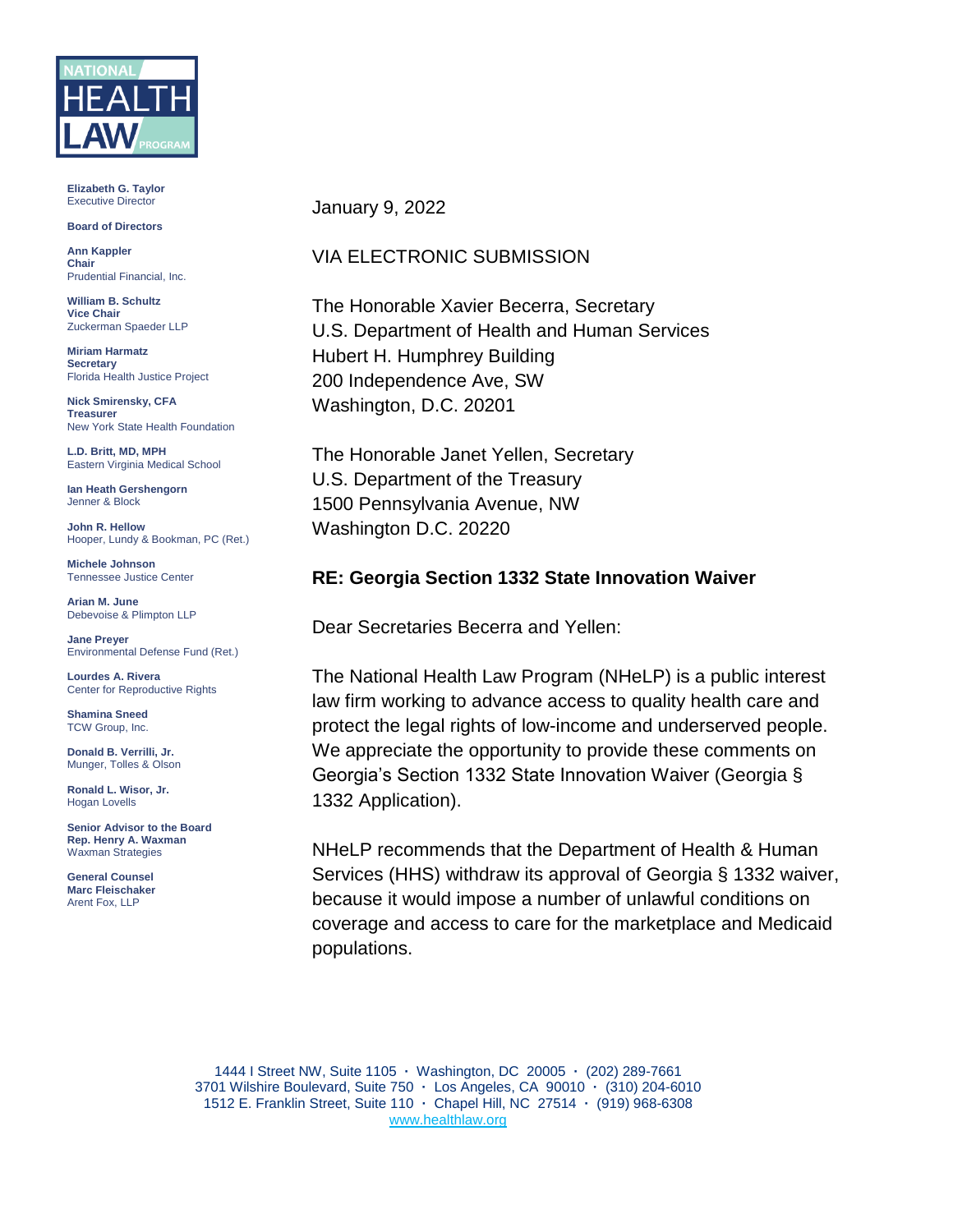We submitted comments during an earlier federal comment period that we wish to incorporate by reference. Those comments are available [here.](https://healthlaw.org/resource/comments-to-georgia-1332-application/) Rather than reiterate those prior comments, we are focusing only on providing new information in these comments.

We believe the Administration can terminate the waiver not just for its violation of statutory protections but also based on administrative and procedural grounds. The Department of Health and Human Services and Department of the Treasury ("Departments") have the authority to ask Georgia for further analysis under the relevant statute, federal regulations, and the waiver approval agreement the state signed. Letters requesting additional information were sent to Georgia on June 3 and July 30, 2021. Since Georgia has refused to provide updated information, HHS has the authority to terminate the agreement. Both the 1332 regulations and the terms of the waiver itself expressly list termination as a possible consequence.

Some of the current reasons additional information is critical before Georgia proceeds are outlined below.

**Georgia's model will not enroll as many individuals as compared to enrollment without the waiver.** Fewer Georgians would have health coverage if the "Georgia Access Model" takes effect. Thus, the waiver fails the "coverage guardrail" that 1332 waivers are required by law to meet.

In its application, Georgia painted a bleak view of the future of the marketplace and claimed that the waiver was necessary to stem enrollment losses. But the state's 2018 baseline projections are significantly lower than current enrollment. Georgia's marketplace enrollment is more than 180,000 higher in August 2021 than in 2018 — a roughly 50 percent increase. Further, with additional provisions enacted in the American Relief Plan Act (ARPA), more individuals are receiving greater assistance in obtaining marketplace coverage, further undermining Georgia's projections.

The state projected its plan would increase marketplace enrollment from about 366,000 in 2018 to 392,000 in 2023. Even if Georgia's waiver did generate those coverage gains, it would fall well short of the 549,000 individuals enrolled as of August 2021.

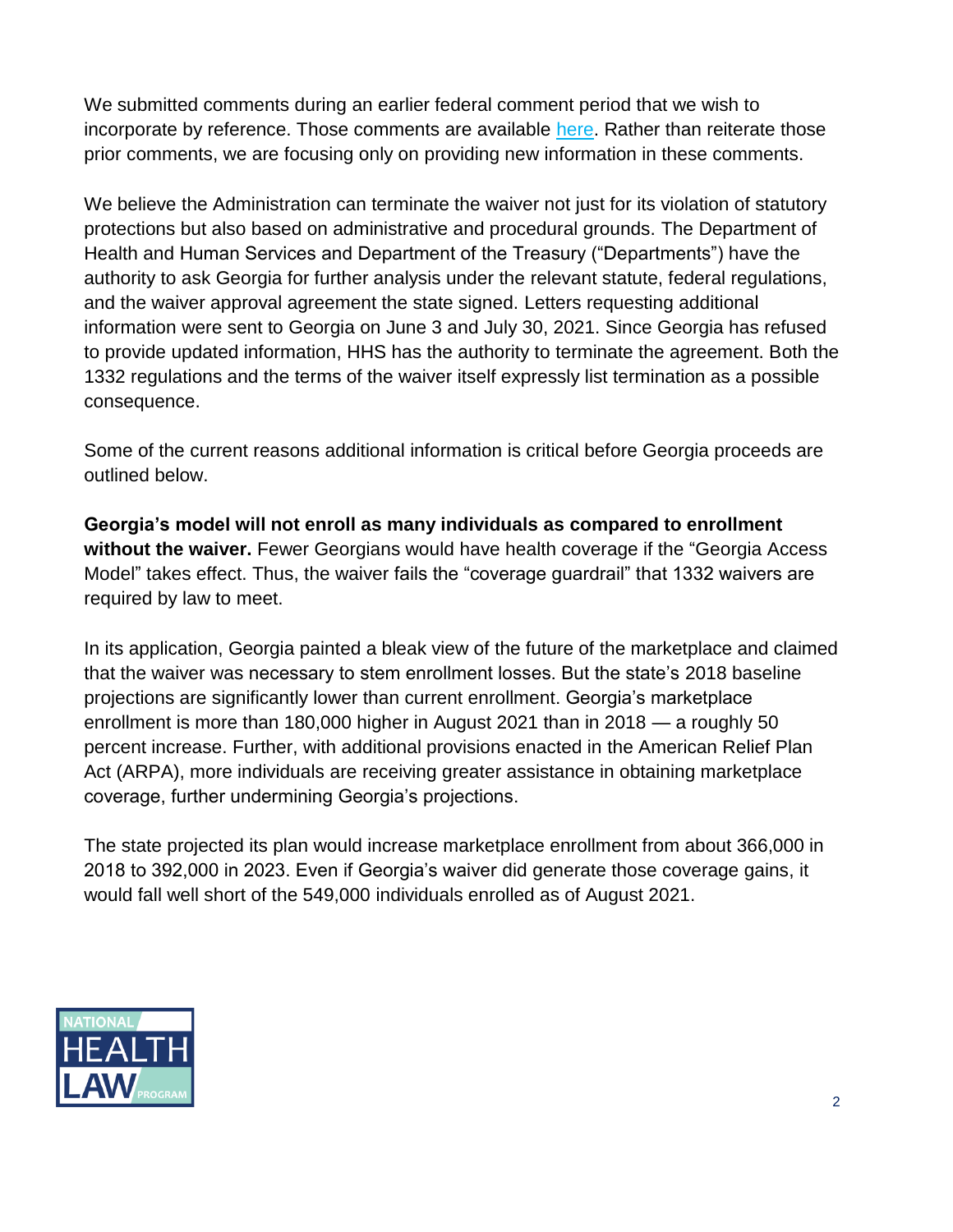**Georgia's analysis does not account for significant changes in federal law that increase enrollment.** For 2021 and 2022, ARPA boosted the premium tax credit to reduce marketplace premiums across the board and extended eligibility to people with incomes above 400% FPL (Federal Poverty Line). While the enhancements are currently set to end in 2022, the Congressional Budget Office (CBO) predicts more people will stay enrolled in 2023, the year the Georgia Access Model would begin. Even if subsidies return to pre-ARPA levels in 2023, as many as 80% of Georgia's enrollees could still be eligible for zeroor low-cost plans. As noted by researchers, the presence of zero-premium plans substantially increases re-enrollment.<sup>1</sup> Thus recent federal policies would likely boost enrollment beyond Georgia's predictions and if the waiver were to proceed, many more people would be impacted by the loss of HealthCare.gov.

Further, the Families First Coronavirus Response Act included a "maintenance-of-effort" provision under which states, to get a higher federal matching percentage for Medicaid costs, must keep Medicaid-eligible people enrolled for the duration of the COVID-19 public health emergency. CBO anticipates the provision will begin to unwind in July 2022. As it does, some people with income now too high for Medicaid would likely qualify for assistance in the marketplace. Assuming the transfers between Medicaid and the marketplace works as it should, enrollment in marketplace coverage will again increase. Georgia's analysis does not account for this.

**Georgia's analysis does not account for changes in federal rules that increase enrollment.** CMS recently changed the length of the marketplace open enrollment period, providing additional time for individuals to enroll. A longer open enrollment period for HealthCare.gov gives people more time to enroll each year and has already contributed to a surge in marketplace enrollment.

Further, a recent rule change allows people with incomes at or below 150% FPL to enroll in marketplace coverage in any month starting in 2022, rather than needing to have a separate life event to qualify for a special enrollment period (SEP). In Georgia, about 160,000 uninsured adults have incomes between 100-150% FPL. Again, Georgia's projections do not account for these rule changes and are thus out-of-date.

<sup>&</sup>lt;sup>1</sup> McIntyre AL, Shepard M, Wagner M. Can Automatic Retention Improve Health Insurance Market Outcomes? [Internet]. National Bureau of Economic Research; 2021 Apr [cited 2021 Jun 21]. Report No.: w28630. Available from: [https://www.nber.org/papers/w28630.](https://www.nber.org/papers/w28630)

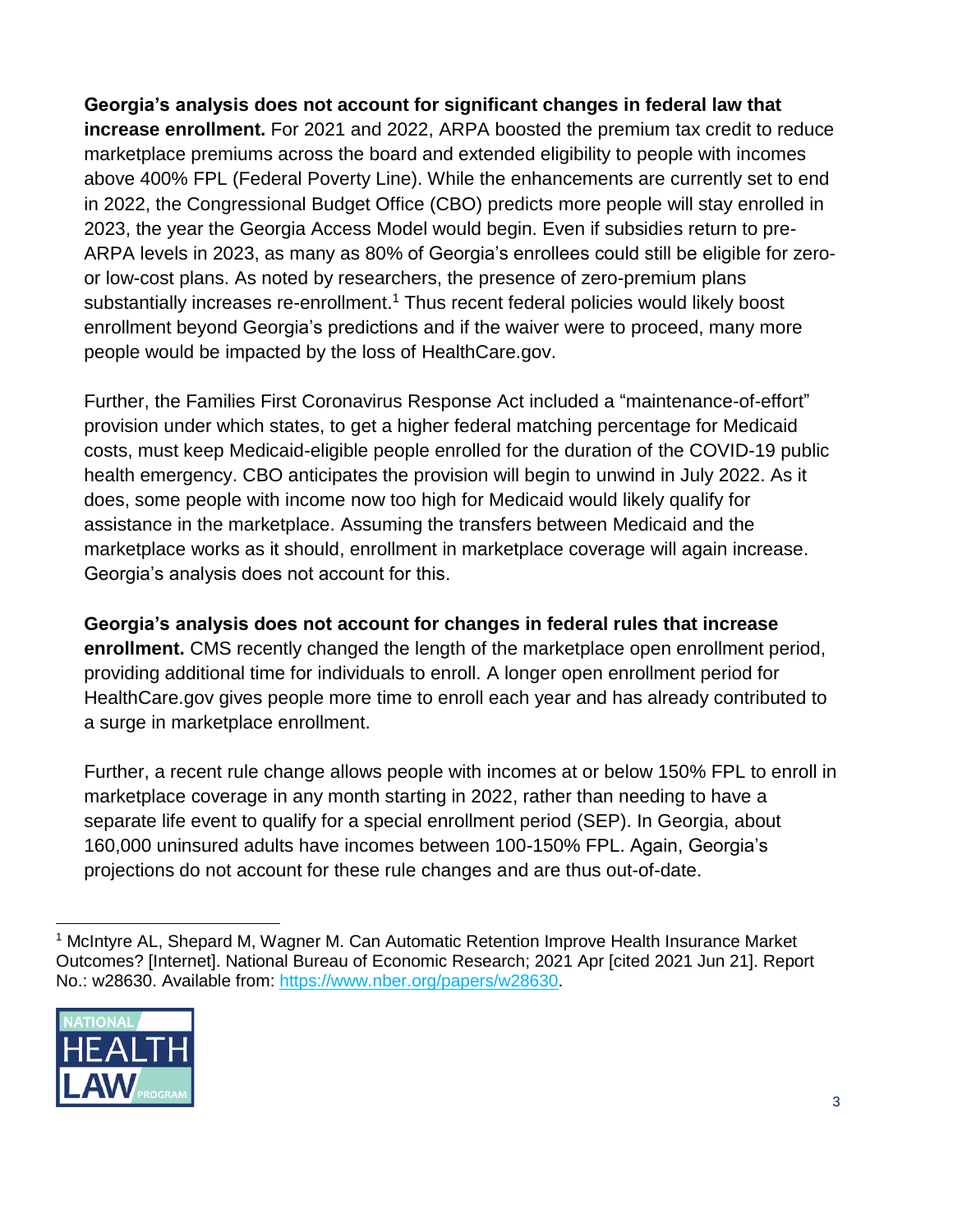**In addition to not addressing recent statutory and rule changes making it easier for individuals to enroll in marketplace coverage, Georgia would opt out of important federal investments that raise enrollment.** The Biden Administration made a historic \$100 million investment in nationwide marketing during the six-month emergency enrollment period in 2021, a contrast to the Trump Administration's \$10 million in annual funding in prior years. The Biden administration has demonstrated its commitment to making people aware of affordable coverage in the marketplace. Delinking from HealthCare.gov means Georgia would no longer benefit from this investment. Forgoing government-funded advertising means Georgia can expect lower enrollment under its waiver as private advertising likely will not be of the same amount and scope.

Further, in 2021, HealthCare.gov navigators received a \$70 million funding increase plus as additional \$10 million to assist with the longer open enrollment period. Assisters are more likely than agents and brokers to report that their clients were previously uninsured, help with Medicaid or CHIP enrollment, perform public education and outreach activities, and help clients of color, people who have limited English proficiency, or people who lack internet at home. The Georgia Access Model opts out of this federal investment and does not establish any form of impartial, unbiased help. The result is that uninsured and underserved people would be less likely to find coverage.

Unlike brokers and insurers, navigators must – pursuant to federal regulation – focus on reaching hard-to-reach and underserved populations. They must also provide fair, accurate and unbiased information to consumers. In Georgia in particular, the Georgia Association for Primary Health Care targeted rural consumers, veterans, Latino consumers and other minority racial or ethnic groups, the self-employed, and women with children while the Georgia Refugee Health and Mental Health targeted refugee and international/limited English speaking populations. <sup>2</sup> A recent study examined changes in coverage before versus after the 80% cut in funding for the navigator program under the Trump administration, comparing across counties in federally facilitated marketplace states that had more versus fewer navigator programs prior to the cuts. Cuts to the navigator program were associated with drops in the coverage rate among lower-income adults, adults under

<sup>2</sup> Centers for Medicare and Medicaid Services. In-Person Assistance in the Health Insurance Marketplaces: Navigator Grant Recipients, 2019. Available from: [https://www.cms.gov/CCIIO/Programs-and-Initiatives/Health-Insurance-Marketplaces/assistance.](https://www.cms.gov/CCIIO/Programs-and-Initiatives/Health-Insurance-Marketplaces/assistance)

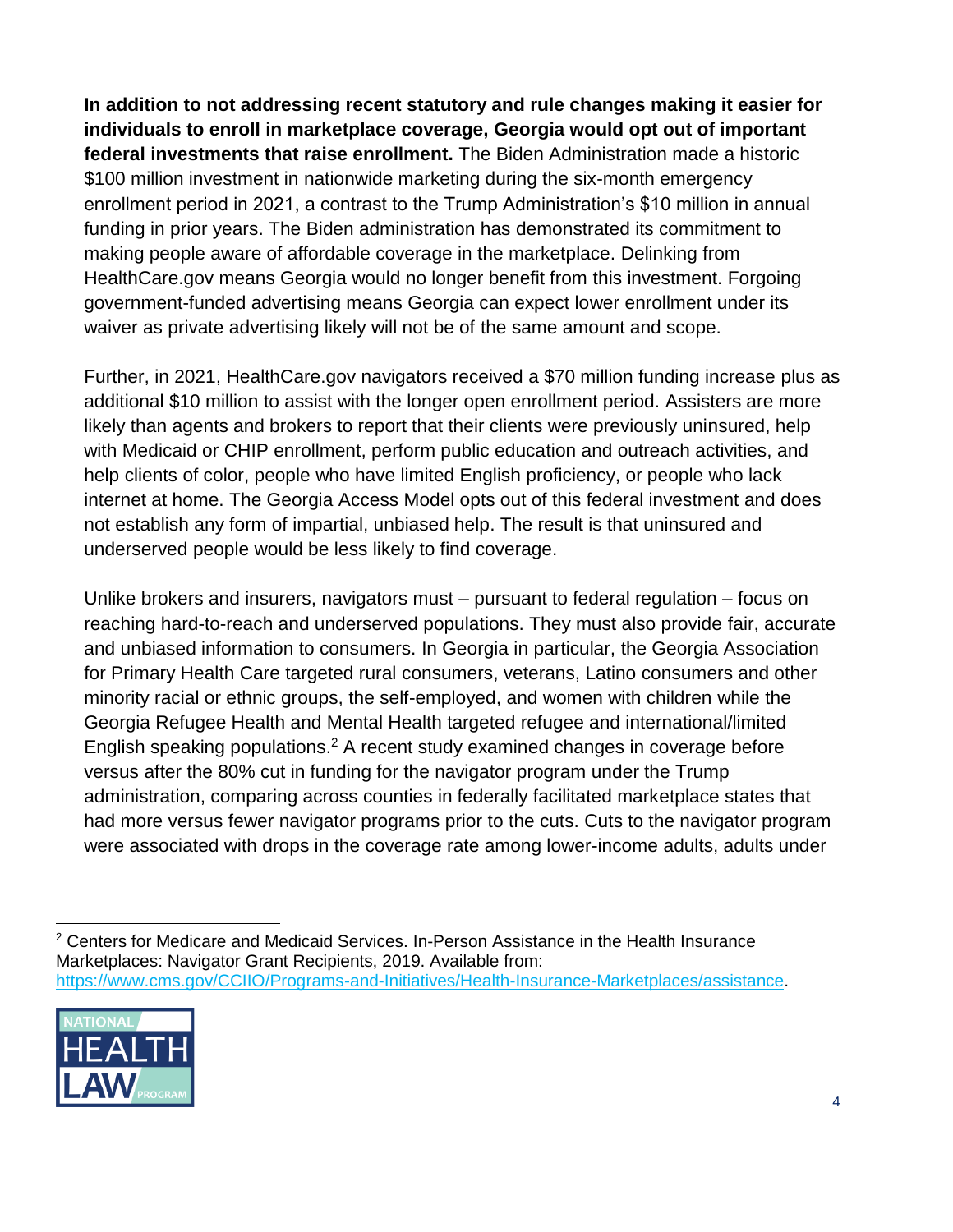age 45, Hispanic adults, and adults who speak a language other than English at home.<sup>3</sup> Thus the Georgia Access Model would not only result in large scale coverage losses generally but likely would disproportionately impact people of color, limited English proficient individuals, and underserved individuals.

We are also concerned that eliminating HealthCare.gov and navigators will result in people enrolling in plans that do not provide comprehensive coverage. Private vendors and insurers are not subject to the same rules as HealthCare.gov navigators and often lure people into plans that earn companies higher profits but provide little care or contain expensive premiums and deductibles.

And the waiver could also have a detrimental impact on children and families. HealthCare.gov is designed to automatically let parents know if their children qualify for Medicaid or CHIP (PeachCare for Kids). As experience has shown throughout the past open enrollment periods, applying through HealthCare.gov identifies potential eligibility of adults in Medicaid and helps them enroll. HealthCare.gov is also essential in making sure that parents are covered. Healthy parents are better able to work and take care of their families and parents with health insurance are more likely to keep their kids enrolled in health coverage. Agents and brokers likely will not provide the same information, especially because they do not benefit financially from enrolling people in Medicaid and CHIP.

## **Georgia's waiver conflicts with recent Executive Orders on equity and health**

**coverage.** The Biden-Harris Administration has taken strong stands on enrolling eligible individuals into health coverage and advancing health equity. The Georgia Access Model would undermine both of these stated aims. [Executive Order 13985](https://www.whitehouse.gov/briefing-room/presidential-actions/2021/01/20/executive-order-advancing-racial-equity-and-support-for-underserved-communities-through-the-federal-government/) calls on federal agencies to review new and existing policies to assess whether they advance equity for marginalized and historically underserved communities. Georgia did not analyze the waiver's impact on equity, which should raise the Departments' level of scrutiny.

[Executive Order 14009,](https://www.whitehouse.gov/briefing-room/presidential-actions/2021/01/28/executive-order-on-strengthening-medicaid-and-the-affordable-care-act/) on strengthening Medicaid and the Affordable Care Act, calls for an immediate review of all federal agency actions, with the goal of making coverage accessible and affordable to everyone. This includes policies that undermine protections for people with pre-existing conditions; waivers that may reduce coverage under Medicaid or

<sup>&</sup>lt;sup>3</sup> Myerson R, Li H. Information Gaps and Health Insurance Enrollment: Evidence from the Affordable Care Act Navigator Programs [Internet]. Social Sciences Research Network; 2021 Nov. Available from: [http://dx.doi.org/10.2139/ssrn.3966511.](http://dx.doi.org/10.2139/ssrn.3966511)